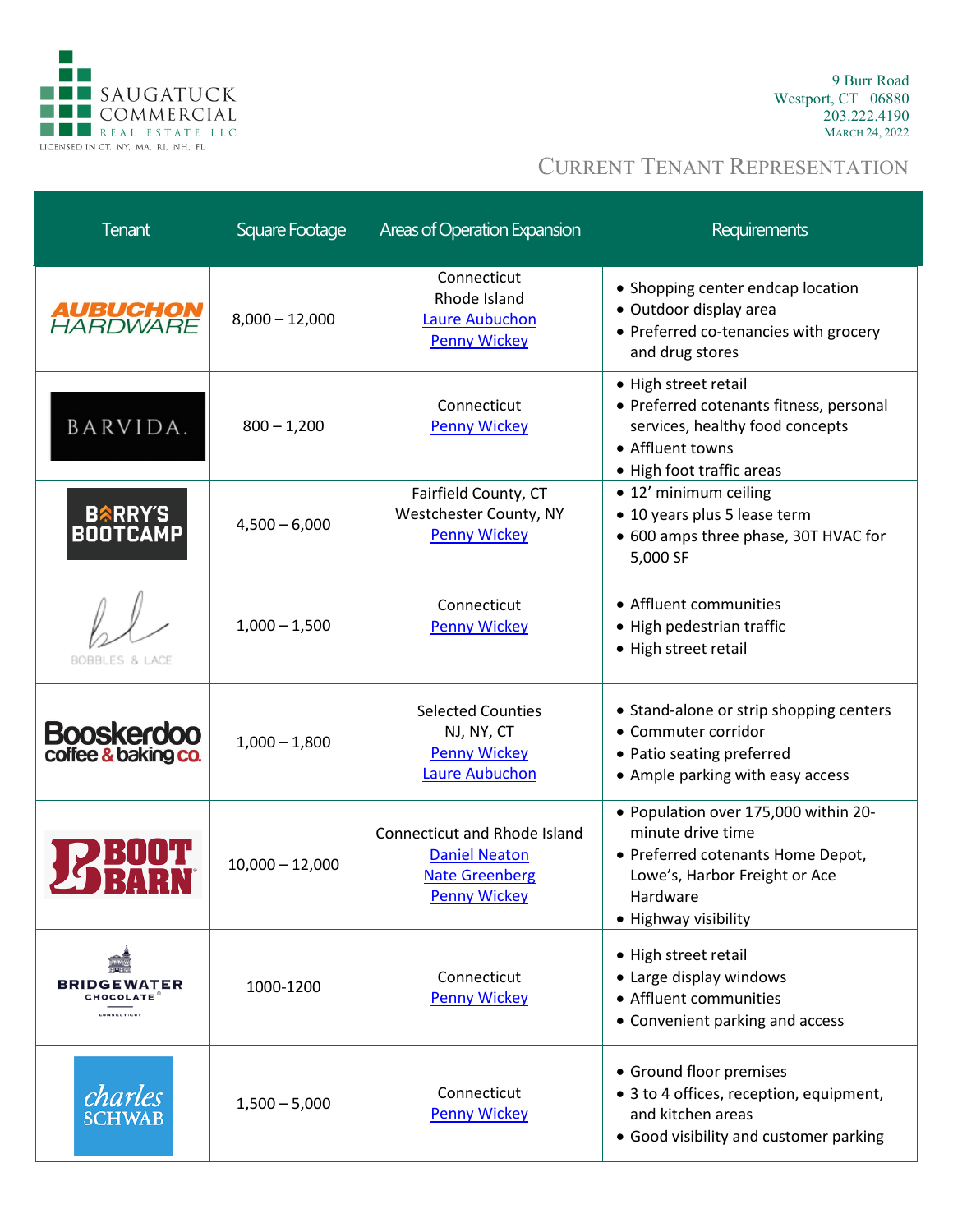

9 Burr Road Westport, CT 06880 203.222.4190 MARCH 24, 2022

| <b>Tenant</b>                                      | Square Footage                    | Areas of Operation Expansion                                                                            | Requirements                                                                                                                                                                                             |
|----------------------------------------------------|-----------------------------------|---------------------------------------------------------------------------------------------------------|----------------------------------------------------------------------------------------------------------------------------------------------------------------------------------------------------------|
|                                                    | 1 1/2 - 2 Acres                   | Connecticut<br><b>Daniel Neaton</b>                                                                     | • Signalized intersections<br>• Zoned for service stations<br>• Existing gas stations considered<br>• Prefers purchase, will ground lease                                                                |
|                                                    | $12,900 - 14,600$<br>1.5 Acre Pad | All Connecticut Counties<br>(excluding Fairfield County)<br><b>Daniel Neaton</b><br><b>Penny Wickey</b> | • Free standing, parking for 80 vehicles<br>• Drive-through capability<br>• Signalized access                                                                                                            |
| ORMATION<br>evelopment Group, LLC                  | $3 - 6$ Acres                     | Connecticut<br><b>Penny Wickey</b>                                                                      | • Memory care/assisted living<br>• Purchase only<br>• Affluent communities<br>• Sewer service required                                                                                                   |
| gogreg                                             | $900 - 1,200$                     | Fairfield County, CT<br>Westchester County, NY<br><b>Penny Wickey</b>                                   | • Commuter corridors<br>• Drop-off/pick up locations<br>• Daily needs cotenants<br>• Easy storefront parking                                                                                             |
| geedwill                                           | 1,500<br>$10,000 - 20,000$        | Connecticut<br><b>Daniel Neaton</b>                                                                     | • Donation centers or full retail stores<br>with donation centers.<br>• Will purchase or lease<br>• Pad sites and in some cases, inline<br>• Freestanding or end caps                                    |
| <b>HAND &amp; STONE®</b><br>MASSAGE AND FACIAL SPA | $2,000 - 3,500$                   | Connecticut,<br>Westchester and<br>Dutchess Counties, NY<br><b>Daniel Neaton</b><br><b>Penny Wickey</b> | • Power or lifestyle centers<br>• Minimum 25' frontage<br>• 100,000+ population (in 15 minutes)<br>• MHHI \$65,000, average age 42                                                                       |
|                                                    | $1,200 - 1,800$                   | Connecticut<br>Putnam, Dutchess and<br>Orange Counties, NY<br><b>Daniel Neaton</b>                      | • Minimum 20' frontage<br>• Minimum 15 parking spaces<br>• Outdoor seating strongly preferred,<br>shared space is acceptable<br>• Prefers endcaps or pads, will consider<br>in-line with good visibility |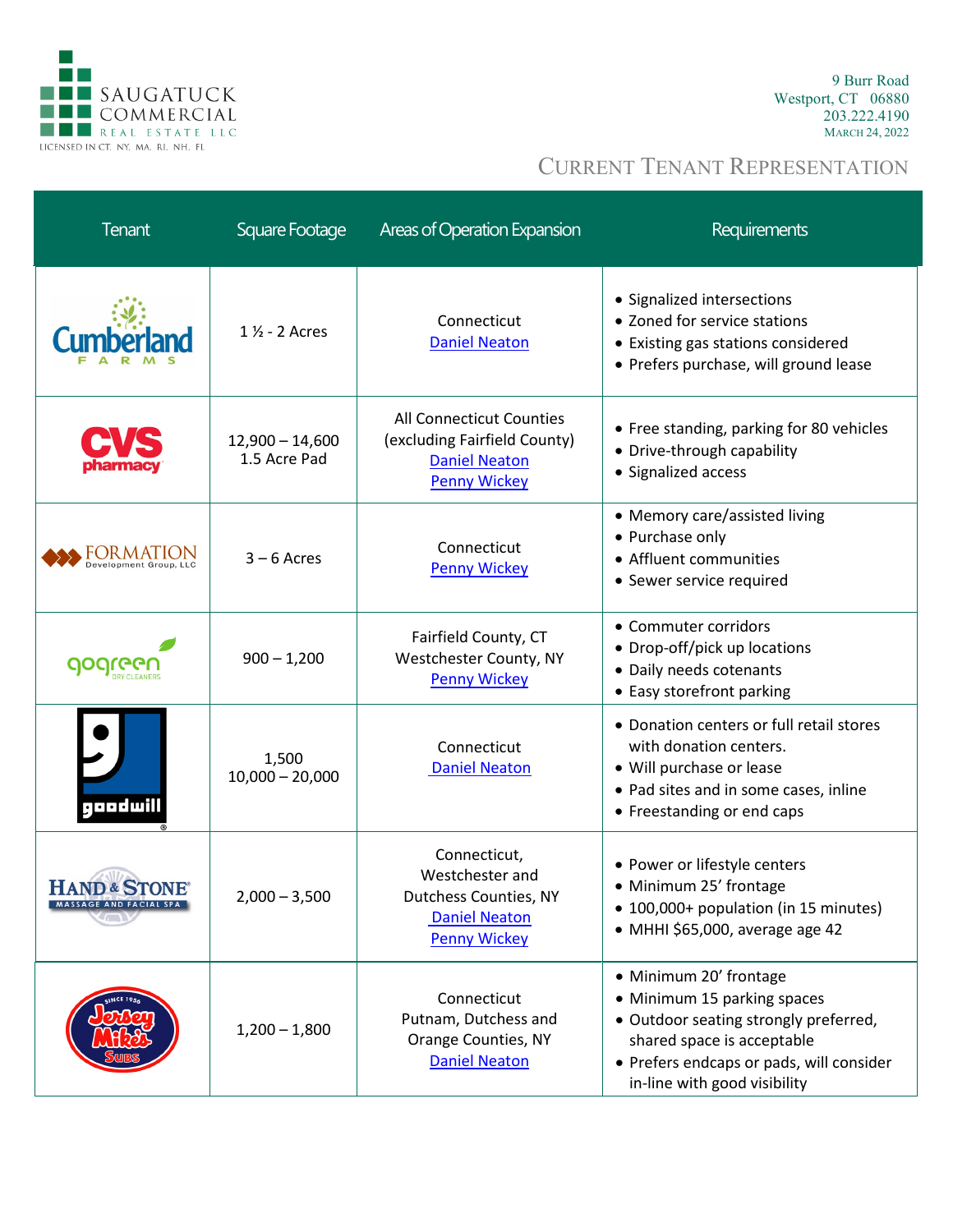

9 Burr Road Westport, CT 06880 203.222.4190 MARCH 24, 2022

| <b>Tenant</b>     | Square Footage  | <b>Areas of Operation Expansion</b>                                                                                 | <b>Requirements</b>                                                                                                                                                                       |
|-------------------|-----------------|---------------------------------------------------------------------------------------------------------------------|-------------------------------------------------------------------------------------------------------------------------------------------------------------------------------------------|
| 17 C              | $2,000 - 3,200$ | Connecticut<br><b>Penny Wickey</b><br><b>Daniel Neaton</b>                                                          | • .75-acre minimum pad site<br>• Neighborhood strip/endcap<br>• Heavy commuter corridors<br>• Preferred cotenants - Walmart, BJ's,<br>Costco, Home Depot, Lowe's                          |
| Kilwins           | $1,000 - 1,200$ | Connecticut, Mid-Atlantic,<br>New England & Florida<br><b>Penny Wickey</b>                                          | • Affluent markets, tourist areas, town<br>centers<br>• Heavy pedestrian traffic, especially<br>evening<br>• Preferred co-tenancies - restaurants,<br>movie theatres, public event spaces |
| lassage Envy      | $2,400 - 3,200$ | Connecticut<br><b>Penny Wickey</b>                                                                                  | • Affluent markets<br>• Grocer anchored centers<br>• Preferred cotenants -health and<br>wellness/personal services cotenants                                                              |
|                   | 800-1,000       | <b>Fairfield County</b><br><b>Penny Wickey</b>                                                                      | • Heavy pedestrian and vehicular traffic<br>• Excellent visibility<br>• Town center locations                                                                                             |
| <b>AUTO PARTS</b> | $6,500 - 8,000$ | Connecticut, Massachusetts,<br>Rhode Island<br><b>Nate Greenberg</b><br><b>Daniel Neaton</b><br><b>Penny Wickey</b> | • Strong retail and commuter corridors<br>• Will do pad sites, endcaps in strip<br>centers<br>• Excellent visibility and branding                                                         |
| OVME              | $1,500 - 2,500$ | Connecticut<br><b>Penny Wickey</b><br><b>Nate Greenberg</b>                                                         | • Affluent Communities<br>• Lifestyle Centers with High End Fitness                                                                                                                       |
| 'atisserie        | $1,100 - 2,000$ | Connecticut<br><b>Laure Aubuchon</b><br><b>Penny Wickey</b>                                                         | • Urban, affluent population<br>• Good visibility<br>• Ample parking                                                                                                                      |
| <b>DBEKS</b>      | $800 - 1,200$   | Connecticut<br><b>Penny Wickey</b>                                                                                  | • Heavily travelled retail and commuter<br>corridors<br>• Affluent, educated, health-conscious<br>demographic<br>• Excellent visibility, easy access                                      |